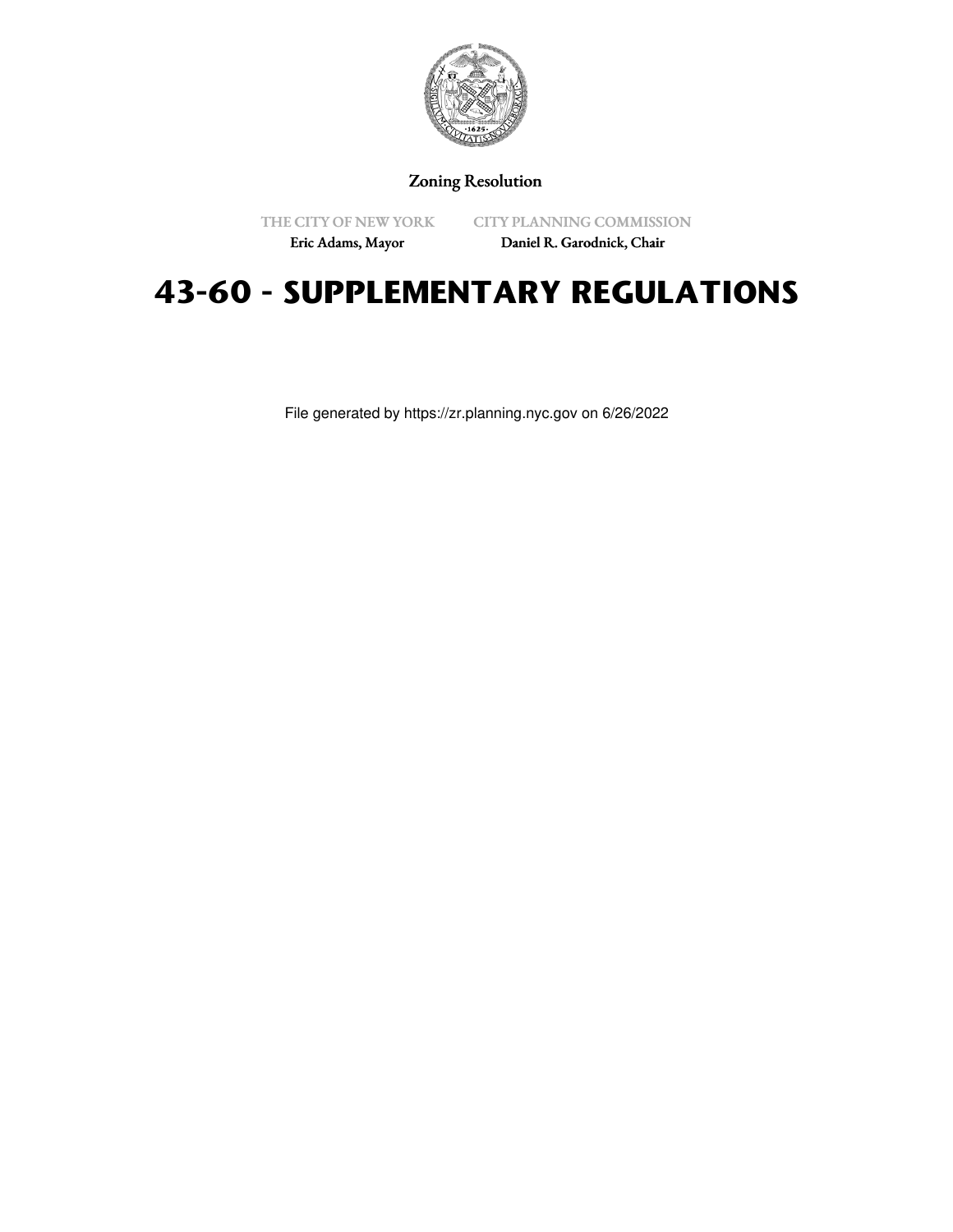#### **43-60 - SUPPLEMENTARY REGULATIONS**

LAST AMENDED 12/21/1989

# **43-61 - Bulk Regulations for Residential Uses in M1-1D Through M1-5D Districts**

LAST AMENDED 9/21/2011

The following regulations shall apply to any #development# or #enlargement# authorized pursuant to Section 42-47 (Residential Uses in M1-1D Through M1-5D Districts):

(a) The total amount of #residential# #floor area# permitted on any #zoning lot# shall not exceed a #floor area ratio# of 1.65.

On #zoning lots# containing both #residential use# and #community facility#, #manufacturing# or #commercial# #use#, the maximum #floor area# shall be the maximum #floor area# permitted for either the #commercial# or #manufacturing# #use# as set forth in Sections 43-12 (Maximum Floor Area Ratio) through 43-14 (Floor Area Bonus for Arcades), or the #community facility# #use# as set forth in Section 43-122 (Maximum floor area ratio for community facilities), or the #residential use# as set forth in this Section, whichever permits the greatest amount of #floor area#.

On #zoning lots# containing both #residential use# and #manufacturing# or #commercial# #use#, the total #floor area# used for #manufacturing# or #commercial# #use# shall not exceed the amount permitted by Sections 43-12 through 43-14.

- (b) The maximum number of #dwelling units# shall equal the total #residential# #floor area# provided on the #zoning lot# divided by 675. Fractions equal to or greater than three quarters resulting from this calculation shall be considered to be one #dwelling unit#.
- (c) The maximum #building# height above #curb level# shall be 32 feet.
- (d) No such #development# or #enlargement# shall be permitted within 30 feet of the #rear lot line#.
- (e) The maximum distance from the #street line# to the #street wall# of such #development# shall be ten feet, unless modified by the City Planning Commission pursuant to Section 44-28 (Parking Regulations for Residential Uses in M1- 1D Through M1-5D Districts).
- (f) No #side yards# shall be required. However, if any open area extending along a #side lot line# is provided at any level it shall have a width of not less than eight feet. However, #enlargements# of #single-family# or #two-family residences# existing as of June 20, 1988, shall be exempt from this requirement, provided such #enlarged building# does not exceed a height of two #stories#.

#### **43-62 - Bulk Regulations in M1-6D Districts**

LAST AMENDED9/21/2011

#### **43-621 - Floor area regulations in M1-6D Districts**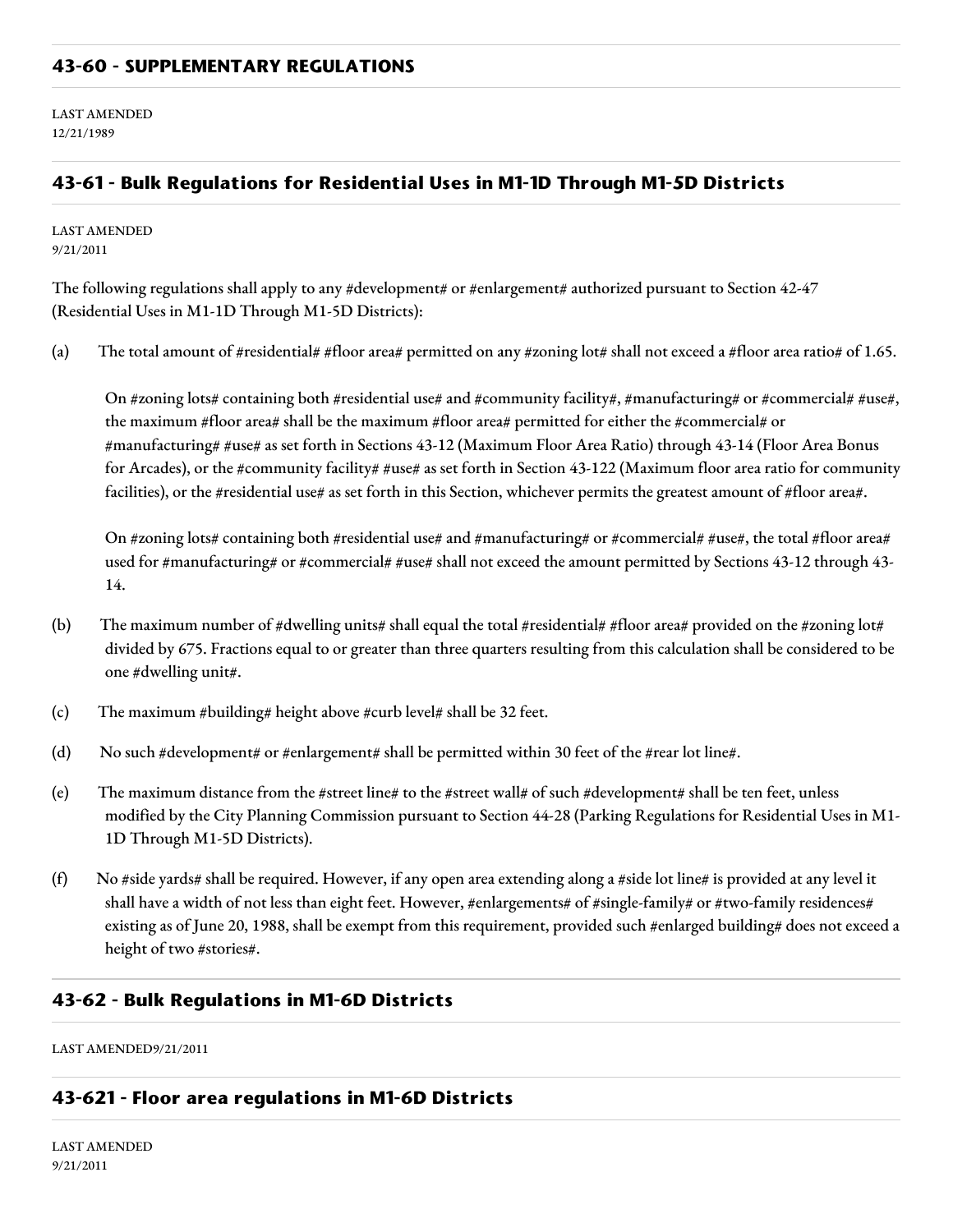- (a) The maximum #floor area ratio# for #zoning lots# shall be 10.0, and no #floor area# bonuses shall apply, except as modified for #Inclusionary Housing designated areas#, as set forth in paragraph (b) of this Section.
- (b) In #Inclusionary Housing designated areas#

For M1-6D Districts mapped within an #Inclusionary Housing designated area#, the provisions of Sections 23-154 and 23-90 (INCLUSIONARY HOUSING) applicable to R10 Districts without a letter suffix shall apply, as modified in this Section:

- (1) for #zoning lots# that do not contain #residences#, the maximum #floor area ratio# shall be 10.0; and
- (2) the maximum base #floor area ratio# for #zoning lots# containing #residences# shall be 9.0 plus an amount equal to 0.25 times the non-#residential floor area ratio# provided on the #zoning lot#, up to 10.0. Such #floor area ratio# may be increased to a maximum of 12.0 only through the provision of #affordable housing#, pursuant to Section 23-90, inclusive.

# **43-622 - Maximum lot coverage in M1-6D Districts**

LAST AMENDED 9/21/2011

Any #story# of a #building# containing #dwelling units# shall not exceed a maximum #lot coverage# of 70 percent for #interior# or #through lots# and 100 percent for #corner lots#. However, where any such level contains parking spaces or non-#residential uses#, such level shall be exempt from #lot coverage# regulations.

# **43-623 - Density in M1-6D Districts**

LAST AMENDED 9/21/2011

The provisions of 35-40 (APPLICABILITY OF DENSITY REGULATIONS TO MIXED BUILDINGS) shall apply. The applicable factor shall be 680.

# **43-624 - Height and setback in M1-6D Districts**

LAST AMENDED 9/21/2011

In M1-6D Districts, the height and setback provisions of this Section shall apply to all #buildings#.

- (a) Rooftop regulations
	- (1) Permitted obstructions

The provisions of Section 33-42 shall apply to all #buildings#, except that elevator or stair bulkheads, roof water tanks, cooling towers or other mechanical equipment (including enclosures) may penetrate a maximum height limit or #sky exposure plane#, provided that either the product, in square feet, of the #aggregate width of street walls# of such obstructions facing each #street# frontage, times their average height, in feet, shall not exceed a figure equal to eight times the width, in feet, of the #street wall# of the #building# facing such frontage; or provided that the #lot coverage# of all such obstructions does not exceed 20 percent of the #lot coverage# of the #building#, and the height of all such obstructions does not exceed 40 feet.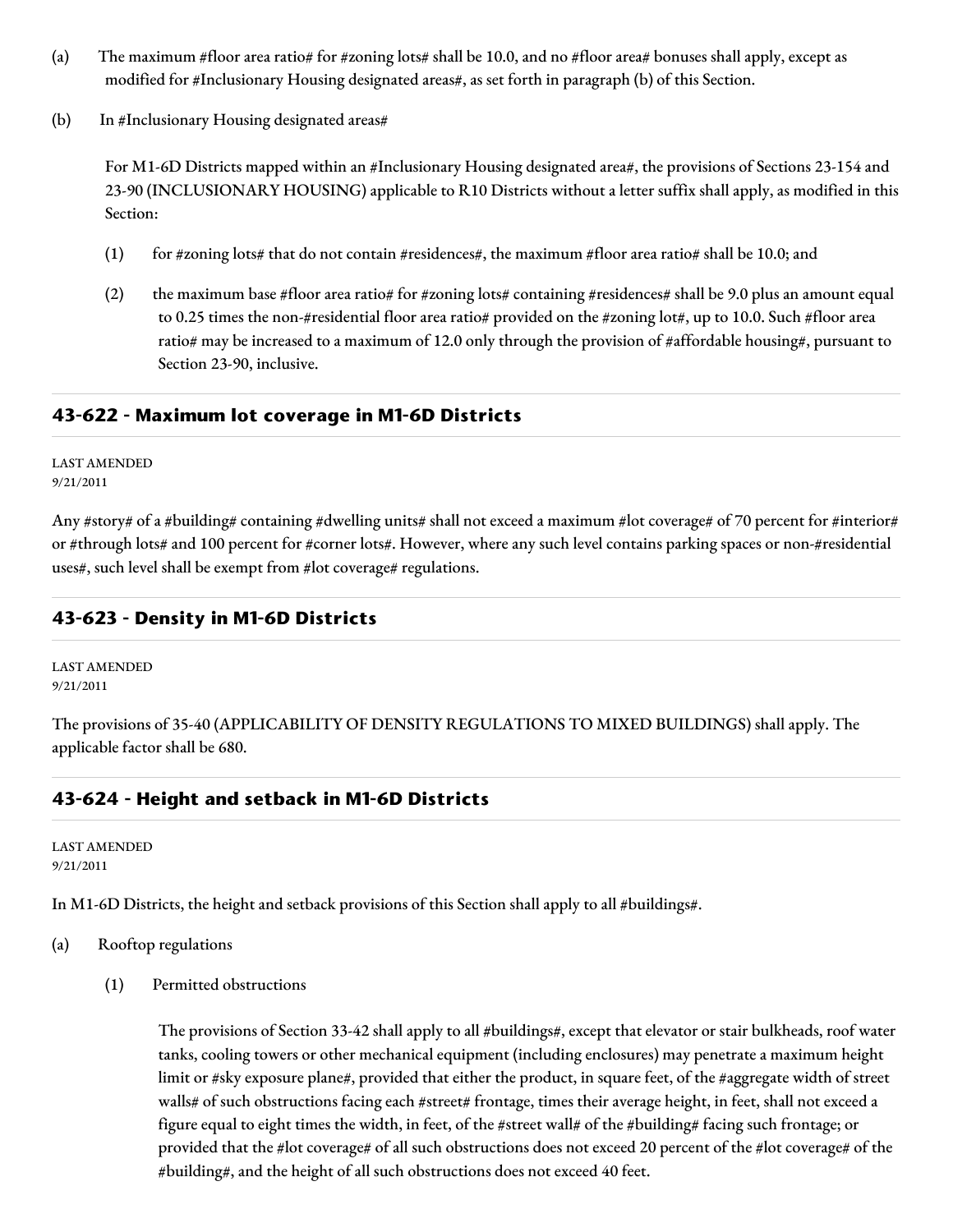In addition, a maximum base height or #sky exposure plane# may be penetrated, as follows:

(i) Structural columns

Structural columns may penetrate a maximum height limit or #sky exposure plane#, provided that such columns are one story or less in height, have a #street wall# no greater than 30 inches in width, and are spaced not less than 15 feet on center.

(ii) Dormers

On any #street# frontage, dormers may be provided in accordance with the provisions of paragraph (c) of Section 23-621 (Permitted obstructions in certain districts).

(2) Screening requirements for mechanical equipment

For all #developments# and #enlargements#, and #conversions# of #non-residential buildings# to #residences#, all mechanical equipment located on any roof of a #building or other structure# shall be fully screened on all sides. However, no such screening requirements shall apply to water tanks.

(b) Height and setback

(1) #Street wall# location

The #street wall# shall be located on the #street line# and extend along the entire #street# frontage of the #zoning lot# up to at least the minimum base height specified in paragraph (b)(2) of this Section. On the ground floor, recesses shall be permitted where required to provide access to the #building#, provided such recesses do not exceed three feet in depth as measured from the #street line#.

Above the level of the second #story#, up to 30 percent of the #aggregate width of street walls# may be recessed beyond the #street line#. However, no recesses shall be permitted within 20 feet of an adjacent #building# and within 30 feet of the intersection of two #street lines#.

(2) Base height

(i) Along #wide streets#

On #wide streets#, and on #narrow streets# within 50 feet of their intersection with a #wide street#, the #street wall# of a #building# shall rise without setback to a minimum base height of 125 feet and may rise to a maximum base height of 155 feet.

(ii) Along #narrow streets#

On #narrow streets#, beyond 50 feet of their intersection with a #wide street#, the #street wall# of a #building# shall rise without setback to a minimum base height of 85 feet and may rise to a maximum base height of 135 feet. However, for #buildings# on #zoning lots# meeting the criteria set forth in paragraph (a) of Section 23-664 (Modified height and setback regulations for certain Inclusionary Housing buildings or affordable independent residences for seniors), the maximum base height may be increased to 155 feet.

As an alternative, the minimum and maximum base heights applicable to a #wide street# may apply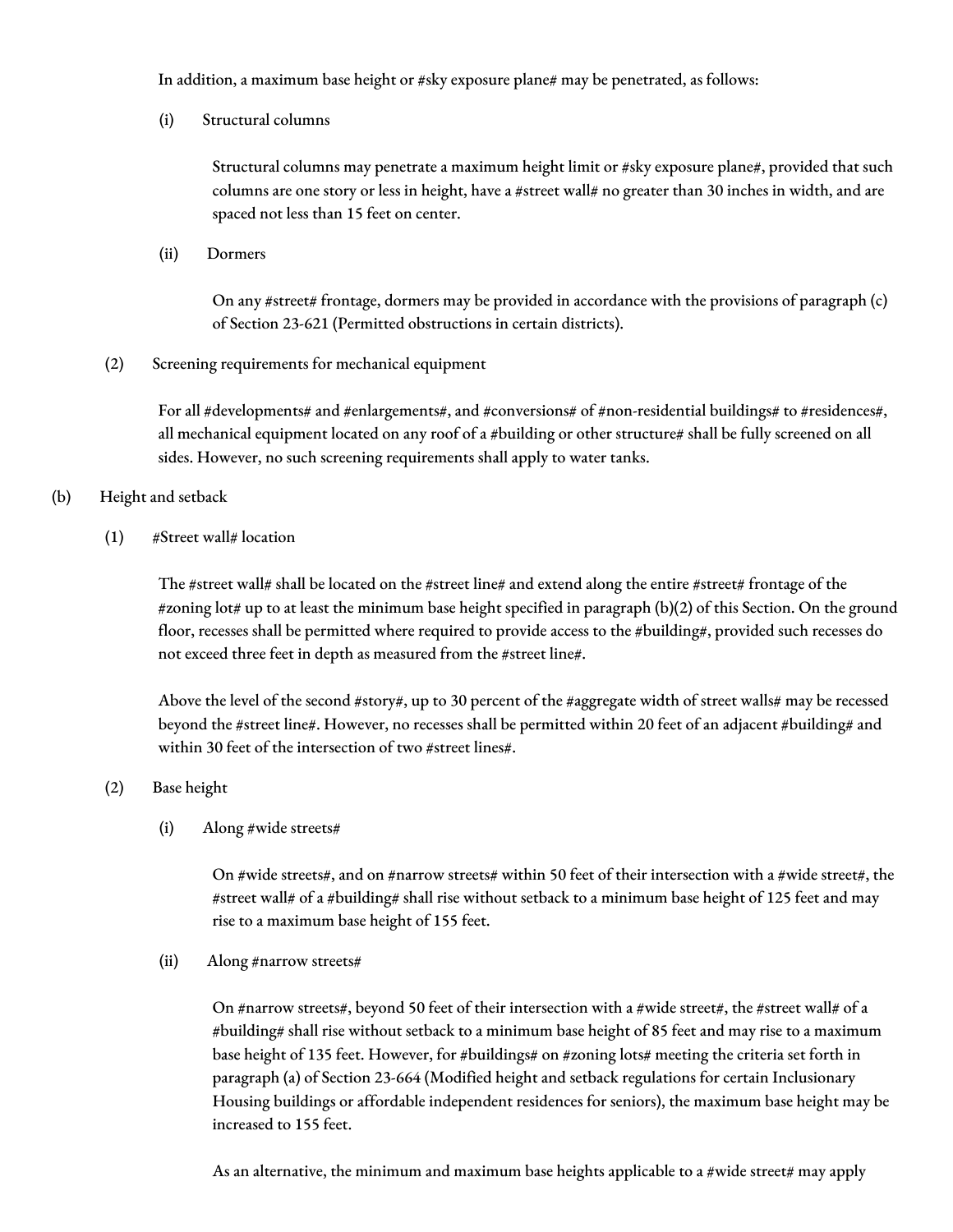along a #narrow street# to a distance of 100 feet from a #wide street#.

- (3) Required setbacks and maximum #building# heights
	- (i) Along #wide streets#

For #buildings#, or portions thereof, located on #wide streets# and on #narrow streets# within 100 feet of a #wide street#, the portion of such #building# above the maximum base height set forth in paragraph (b)(2)(i) of this Section shall be set back from the #street wall# of the #building# at least 10 feet along a #wide street# and at least 15 feet along a #narrow street#, except such dimensions may include the depth of any permitted recesses in the #street wall#. The maximum height of such #buildings# shall be 290 feet. In addition, the gross area of each of the highest two #stories# of such #building# shall not exceed 80 percent of the gross area of the #story# directly below such highest two #stories#.

(ii) Along #narrow streets#

For all #buildings#, or portions thereof, located on #narrow streets# beyond 100 feet of a #wide street#, no portion of such #building or other structure# shall penetrate a #sky exposure plane# which begins at the maximum base height set forth in paragraph (b)(2)(ii) of this Section and rises over the #zoning lot# with a slope of four feet of vertical distance for every foot of horizontal distance.

Any portion of such #building or other structure# that is located beyond 15 feet of the #street line# may penetrate such #sky exposure plane#, provided such portion does not exceed a height of 210 feet. However, for #buildings# on #zoning lots# meeting the criteria set forth in paragraph (a) of Section 23-664, such maximum height may be increased, provided that the maximum number of #stories# does not exceed 23, the maximum height of a #building# with a #non-qualifying ground floor# does not exceed a height of 230 feet, and the maximum height of a #building# with a #qualifying ground floor# does not exceed a height of 235 feet.

In addition, the gross area of each of the top two #stories# of a #building# may not be greater than 80 percent of the gross area of the #story# directly below such top two #stories#.

(4) Maximum length of #building# wall

The maximum length of any #story# located entirely above a height of 150 feet shall not exceed 150 feet. Such length shall be measured in plan view by inscribing within a rectangle the outermost walls at the level of each #story# entirely above a level of 150 feet.

# **43-625 - Yard regulations in M1-6D Districts**

#### LAST AMENDED 9/21/2011

In M1-6D Districts, the provisions of Section 43-20 (YARD REGULATIONS) shall apply, except that #residential# portions of a #building# shall provide a #rear yard# with a minimum depth of 30 feet at any level not higher than the floor level of the lowest #story# containing #dwelling units# with a #window# opening upon such #rear yard#. On any #through lot# that is 110 feet or more in depth from #street# to #street#, a #rear yard equivalent# shall be provided within 15 feet of the centerline of the #through lot# or #through lot# portion. In the case of a #through lot# on which a #rear yard equivalent# is provided, the requirements of this Section shall apply as if such #rear yard equivalent# were two adjoining #rear yards#. For shallow #zoning